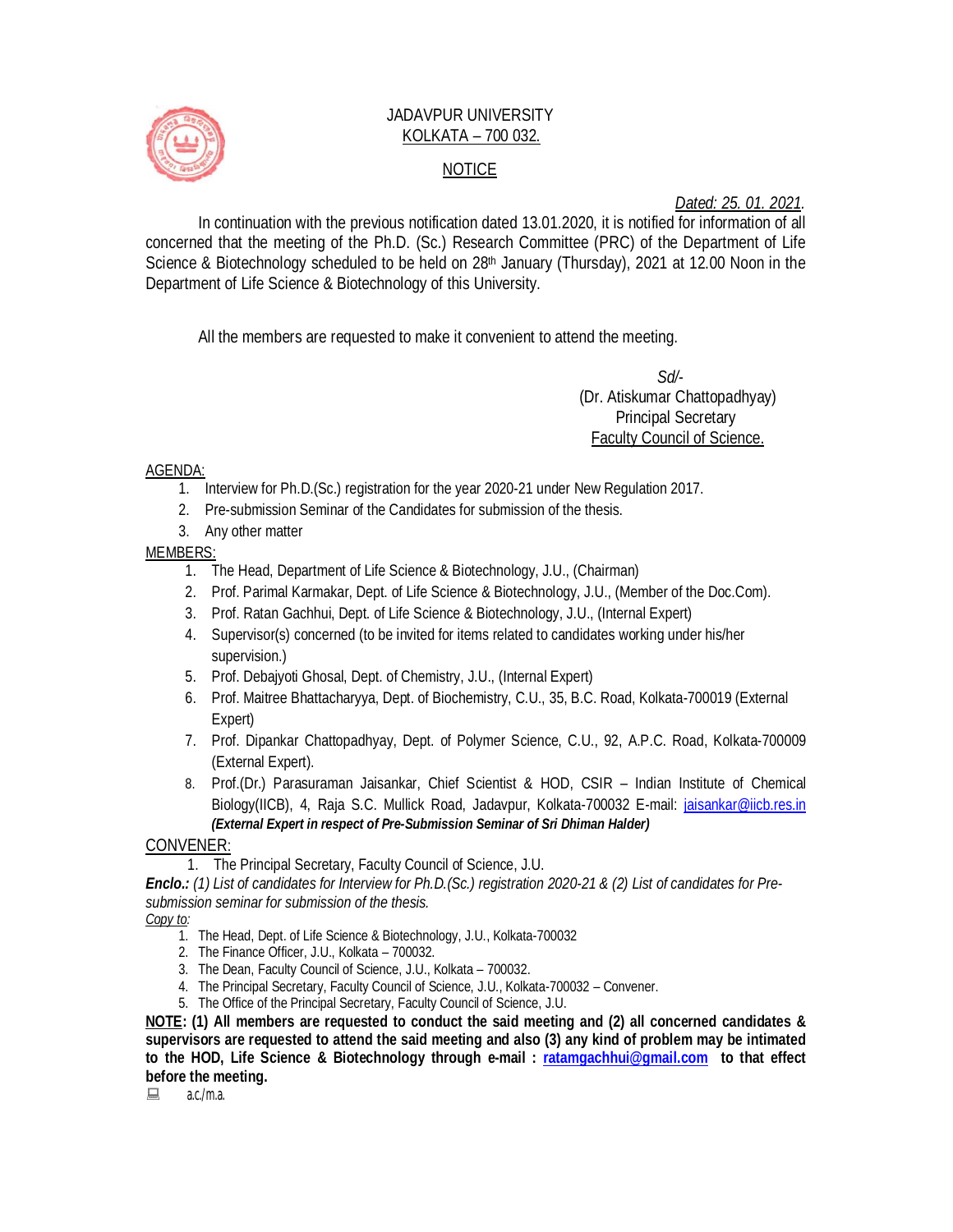|              | DEFARTIVIENT OF EILE SUILIVUE & DIUTEUIINUEUUT AS DUI VAUAIIUY DUIVW. |                                      |                       |                         |                |                           |                         |                  |  |
|--------------|-----------------------------------------------------------------------|--------------------------------------|-----------------------|-------------------------|----------------|---------------------------|-------------------------|------------------|--|
|              | <b>Department</b>                                                     | <b>Total</b>                         | <b>General</b>        | <b>SC</b>               | <b>ST</b>      | <b>OBC-A</b>              | OBC-B                   | <b>PD</b>        |  |
| <b>Life</b>  |                                                                       | 4                                    | 3                     |                         | X              | $\boldsymbol{\mathsf{x}}$ | X                       | $\boldsymbol{X}$ |  |
|              | Sc.&Biotech.                                                          |                                      |                       |                         |                |                           |                         |                  |  |
|              |                                                                       | <b>VENUE: DEPT. OF LIFE SC.&amp;</b> |                       | DATE: 28.01.2021        |                |                           | <b>TIME: 12-00 NOON</b> |                  |  |
|              | <b>BIOTECH.</b>                                                       |                                      |                       |                         |                |                           |                         |                  |  |
| SI.          |                                                                       | Name of the candidates               |                       | Name of the proposed    |                |                           | Reference no. and date  |                  |  |
| No.          |                                                                       |                                      |                       | supervisor              |                |                           |                         |                  |  |
| $\mathbf{1}$ |                                                                       | <b>Smt. Rinky Bhadra</b>             |                       | Prof. Ratan Gachhui,    |                |                           | FS/Ph.D/Life. Sc./2/20- |                  |  |
|              | [NET Qualified]                                                       |                                      |                       | Dept. of Life Sc. &     |                | 21                        |                         |                  |  |
|              |                                                                       |                                      | Biotechnology., J.U., |                         |                | dt. 18.12.2020            |                         |                  |  |
|              |                                                                       |                                      | Kolkata-700032        |                         |                |                           |                         |                  |  |
| 2.           |                                                                       | Smt. Swarupa Sarkar                  |                       | Prof. Parimal Karmakar, |                |                           | FS/Ph.D/Life. Sc./3/20- | General          |  |
|              | [SET Qualified]                                                       |                                      |                       | Dept. of Life Sc. &     |                | 21                        |                         |                  |  |
|              |                                                                       |                                      |                       | Biotechnology., J.U.,   |                |                           | dt. 28.12.2020          |                  |  |
|              |                                                                       |                                      | Kolkata-700032        |                         |                |                           |                         |                  |  |
| 3.           | Sri Debojyoti De                                                      |                                      |                       | Prof. Parimal Karmakar, |                |                           | FS/Ph.D/Life. Sc./4/20- | General          |  |
|              | [NET Qualified]                                                       |                                      |                       | Dept. of Life Sc. &     |                | 21                        |                         |                  |  |
|              |                                                                       |                                      | Biotechnology., J.U., |                         | dt. 28.12.2020 |                           |                         |                  |  |
|              |                                                                       |                                      |                       | Kolkata-700032          |                |                           |                         |                  |  |

## **(1) LIST OF CANDIDATES FOR INTERVIEW FOR PH.D.(SC.) REGISTRATION FOR THE YEAR 20-21 DEPARTMENT OF LIFE SCIENCE & BIOTECHNOLOGY As per vacancy below:**

| (2) LIST OF CANDIDATES FOR PRE-SUBMISSION SEMINAR FOR SUBMISSION OF THE THESES |
|--------------------------------------------------------------------------------|
| <b>DEPARTMENT OF LIFE SCIENCE &amp; BIOTECHNOLOGY</b>                          |

|                               | <b>VENUE: DEPT. OF LIFE</b>                                                           | DATE: 28.01.2021                                                                                                                                                                         |                                                                                                                                                                                                           | <b>TIME: 12-00 NOON</b> |                                                                            |
|-------------------------------|---------------------------------------------------------------------------------------|------------------------------------------------------------------------------------------------------------------------------------------------------------------------------------------|-----------------------------------------------------------------------------------------------------------------------------------------------------------------------------------------------------------|-------------------------|----------------------------------------------------------------------------|
| <b>SC.&amp; BIOTECHNOLOGY</b> |                                                                                       |                                                                                                                                                                                          |                                                                                                                                                                                                           |                         |                                                                            |
| SI.<br>No.                    | Name of the<br>candidates<br>[Index No]                                               | Name of the<br>Supervisor/s                                                                                                                                                              | <b>Proposed Title</b><br>of the Thesis                                                                                                                                                                    | Date of<br>Registration | Date of<br><b>Publication</b><br>of Course<br><b>Work</b><br><b>Result</b> |
| 1.                            | Sri Prosenjit Samanta<br>[Index No.: 241/16/Life]<br>$Sc.$ /25]<br>Mob.:91 9038292998 | Dr. Asish K.<br>Mukhopadhyay,<br>Scientist F, Division<br>of Bacteriology,<br>National Institute of<br>Cholera & Enteric<br>Dideases, P-33, CIT<br>Road, Scheme-XM,<br>Beliaghata-700010 | "Molecular<br>characterization<br>of newer variant<br>Vibrio cholera 01<br>strains in India<br>with reference to<br>antimicrobial<br>susceptibility to<br>elucidate their<br>role in higher<br>virulence" | 07.12.2016              | 20.03.2019                                                                 |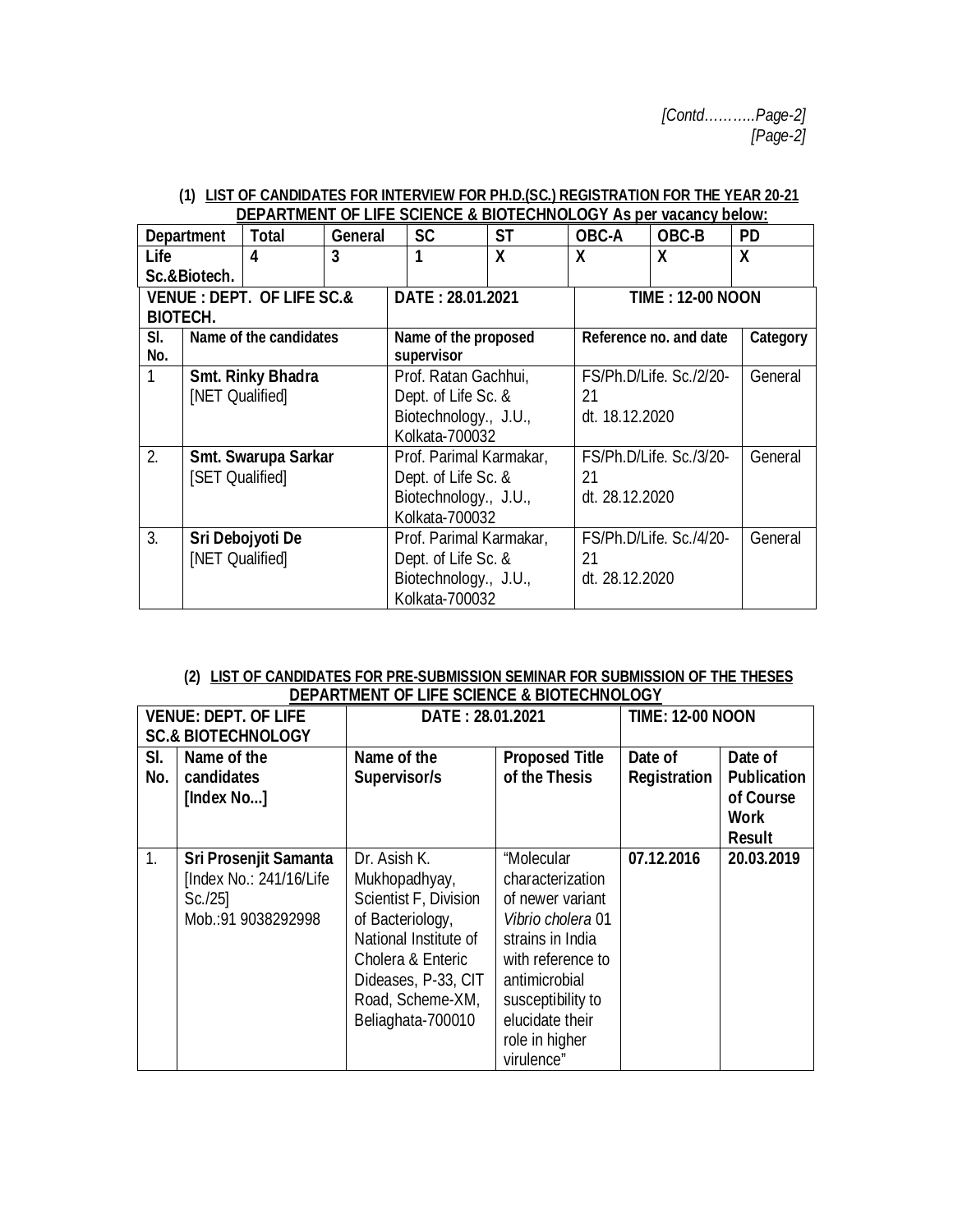|                                                                                                                          |                                                                                                                             |                                                                                                                                                                             |                                                                                                                                                                                                                                                          |                                                                                                                                                                                                                                                  |            | [ $Page-3$ ] |
|--------------------------------------------------------------------------------------------------------------------------|-----------------------------------------------------------------------------------------------------------------------------|-----------------------------------------------------------------------------------------------------------------------------------------------------------------------------|----------------------------------------------------------------------------------------------------------------------------------------------------------------------------------------------------------------------------------------------------------|--------------------------------------------------------------------------------------------------------------------------------------------------------------------------------------------------------------------------------------------------|------------|--------------|
| 2.                                                                                                                       |                                                                                                                             | <b>Sri Sumit Ghosh</b><br>[Index No.: 39/17/Life<br>$Sc.$ /25]<br>Mob.:9007126486<br>titosumit@gmail.com                                                                    | Prof. Parames<br>C, Sil, Division<br>of Molecular<br>Medicine, Bose<br>Institute, P1/12,<br><b>CIT Scheme VII</b><br>M, Kolkata-<br>700054                                                                                                               | "Studies on the<br>molecular<br>mechanisms<br>involved in the<br>ameliorative<br>strategies of<br>bioactive<br>molecules<br>against organ                                                                                                        | 16.05.2017 | 30.07.2019   |
|                                                                                                                          | 3.<br>Smt. Ananya Das<br><b>Mahapatra</b><br>[Index No.: 235/16/Life<br>$Sc.$ /25]<br>Mob.:9163452868<br>anurimbi@gmail.com |                                                                                                                                                                             | Prof.<br>Chittaranjan<br>Sinha, Dept. of<br>Chemistry, J.U.,<br>Kolkata-700032<br>and Dr.<br>Debprasad<br>Chattopadhyay,<br>Scientist-G,<br><b>ICMR-National</b><br>Institute of<br>Traditional<br>Medicine,<br>Belegavi,<br>Karnataka-<br>590019, India | pathophysiology"<br>"Antimicrobial<br>potential of<br>diverse nature-<br>based synthetic<br>analogues and<br>bio fabricated<br>nanoparticles<br>derived from<br>ethnomedicinal<br>plants Albizia<br>lebbeck and<br><b>Oxalis</b><br>corniculata" | 01.12.2016 | 20.03.2019   |
| $\overline{4}$ .                                                                                                         |                                                                                                                             | Smt. Jayeeta Samanta<br>[Index No.: 238/16/Life<br>$Sc.$ /25]<br>Mob.:9674219812<br>jayeeta1993@qmail.com                                                                   | Dr. Arunima<br>Sengupta, Asst.<br>Professor,<br>Dept. of Life<br>Sc., J.U.,<br>Kolkata-700032                                                                                                                                                            | "Forkhead<br>transcription<br>factor functions<br>in stress-induced<br>cardiomyocyte<br>hypertrophy and<br>calcification"                                                                                                                        | 05.12.2016 | 10.05.2018   |
| <b>Smt. Ushasi Bhaumik</b><br>5<br>[Index No.: 236/16/Life<br>$Sc.$ /25]<br>Mob.:08942096151<br>bhaumikushasi7@gmail.com |                                                                                                                             | Dr. Hemanta<br>Koley, Scientist-<br>E/Deputy Director,<br>National Institute<br>of Cholera &<br>Enteric Dideases,<br>P-33, CIT Road,<br>Scheme-XM,<br>Beliaghata-<br>700010 | "Modulation of<br>host immune<br>responses by<br>Outer<br>Membrance<br>Vesicles-based<br>candidate<br>vaccine against<br>Shigella with a<br>focus on limited<br>antigen<br>administration<br>resulting broad<br>cross-<br>pratection"                    | 01.12.2016                                                                                                                                                                                                                                       | 20.03.2019 |              |

*[Contd------- Page-3]*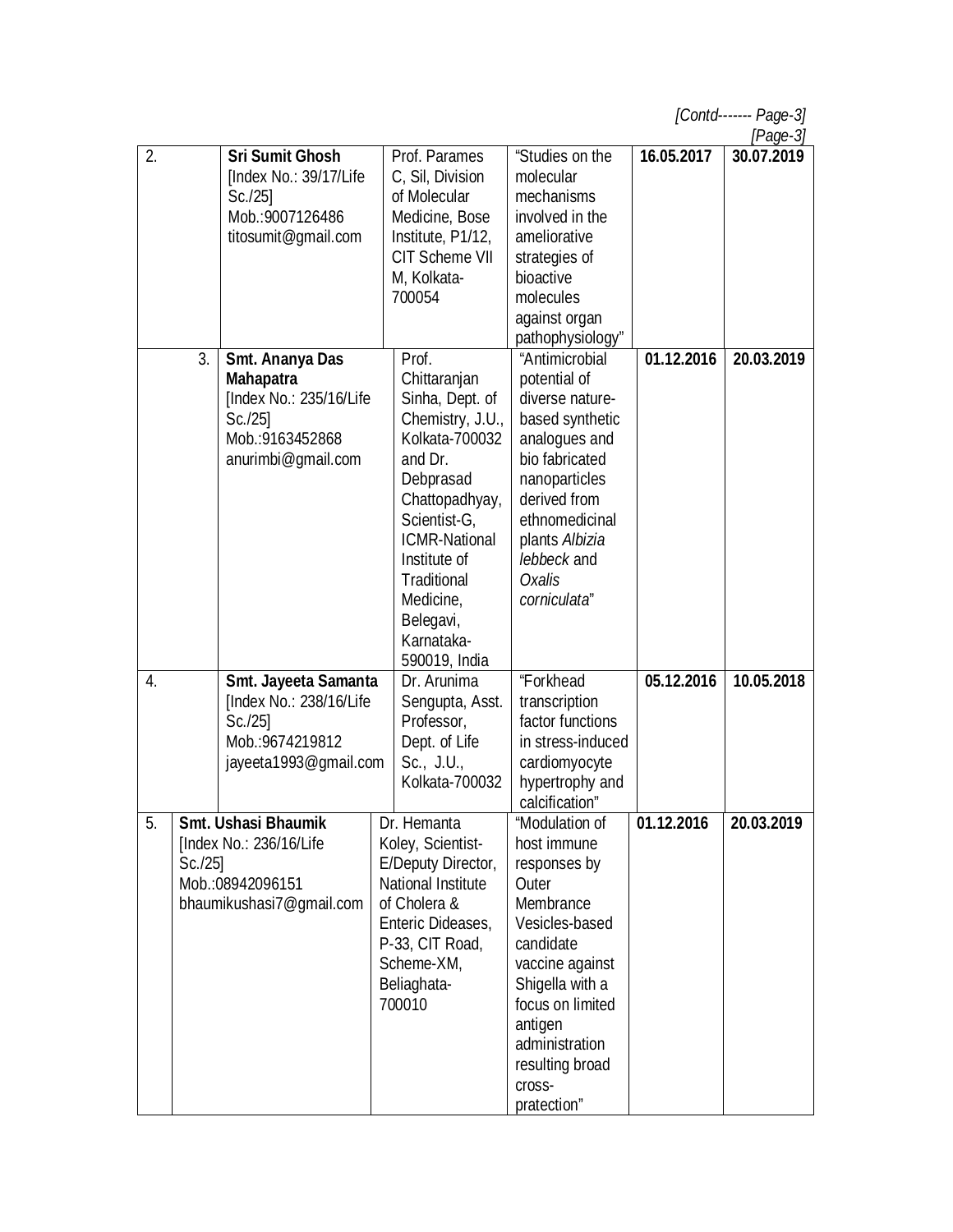*[Contd------- Page-4]*

|  | IDano Al |  |
|--|----------|--|

| 6. | Smt. Smriti Kana Pyne           | Dr. Paramita             | "Studies on       | 21.04.2014 | $\mu$ ago $\mu$<br>29.09.2014 |
|----|---------------------------------|--------------------------|-------------------|------------|-------------------------------|
|    | [Index No.: 67/14/Life          | Bhattacharjee,           | Spirulina         |            |                               |
|    | $Sc.$ /23]                      | Associate                | platensis for use |            |                               |
|    | smritipyne10@gmail.com          | Professor, FTBE,         | as nutritional    |            |                               |
|    |                                 | J.U. Kolkata-            |                   |            |                               |
|    |                                 |                          | supplement"       |            |                               |
|    |                                 | 700032 and Dr. P P       |                   |            |                               |
|    |                                 | Srivastava,              |                   |            |                               |
|    |                                 | Associate                |                   |            |                               |
|    |                                 | Professor, Dept. of      |                   |            |                               |
|    |                                 | Agricultural and         |                   |            |                               |
|    |                                 | Food Engg., IIT          |                   |            |                               |
|    |                                 | Kharagpur,               |                   |            |                               |
|    |                                 | Kharagpur-721302         |                   |            |                               |
| 7. | <b>Sri Dhiman Halder</b>        | Prof. Umesh              | "Bioanalytical    | 05.07.2013 | 29.09.2014                    |
|    | [Index No.:                     | Chandra Halderr,         | method            |            |                               |
|    | 137/13/Life Sc./22]             | Dept. of Chemistry,      | development       |            |                               |
|    | E-mail:                         | J.U., Kolkata-           | and validation    |            |                               |
|    | dhimanhalder2010@gmail.com      | 700032 and Prof.         | of drugs and      |            |                               |
|    |                                 | T. K. Pal, Emeritus      | metabolites by    |            |                               |
|    |                                 | <b>Medical Scientist</b> | LC-MS/MS          |            |                               |
|    |                                 | (ICMR)                   | with a special    |            |                               |
|    |                                 | Bioequivalence           | emphasis on       |            |                               |
|    |                                 | Study Centre,            | Bioequivglence    |            |                               |
|    |                                 | Dept. of                 | Study"            |            |                               |
|    |                                 | Pharmaceutical           |                   |            |                               |
|    |                                 | Tech., J.U.,             |                   |            |                               |
|    |                                 | Kolkata-700032           |                   |            |                               |
| 8. | Sri Roshan Kumar Yadav          | Prof. Subrata            | "A Short          | 25.08.2017 | 20.03.2019                    |
|    | [Index No.: 70/17/Life Sc./25]  | Mukhopadhyay,            | Review on         |            |                               |
|    | E-mail: fsroshan@gmail.com      | Dept. of Chemistry,      | White             |            |                               |
|    |                                 | J.U., Kolkata-           | Sandalwood        |            |                               |
|    |                                 | 700032 and Prof.         | (Santalum         |            |                               |
|    |                                 | Jagatpati Tah,           | album L.)"        |            |                               |
|    |                                 | Dept. of Botany,         |                   |            |                               |
|    |                                 | B.U., Burdwan-           |                   |            |                               |
|    |                                 | 713104                   |                   |            |                               |
| 9. | <b>Sri Bikram Kumar Das</b>     | Prof. K. K.              | "Ab initio        | 14.08.2015 | 10.01.2017                    |
|    | [Index No.: 132/15/Life Sc./24] | Chattopadhyay,           | investigation of  |            |                               |
|    | Mob.: 9593415102                | Dept. of Physics,        | doped/            |            |                               |
|    | bikramkumardas1991@gmail.co     | J.U., Kolkata-           | adsorbed          |            |                               |
|    | m                               | 700032                   | graphyne,         |            |                               |
|    |                                 |                          | graphdiyne and    |            |                               |
|    |                                 |                          | analogous 2D      |            |                               |
|    |                                 |                          | systems for       |            |                               |
|    |                                 |                          | energy            |            |                               |
|    |                                 |                          | application"      |            |                               |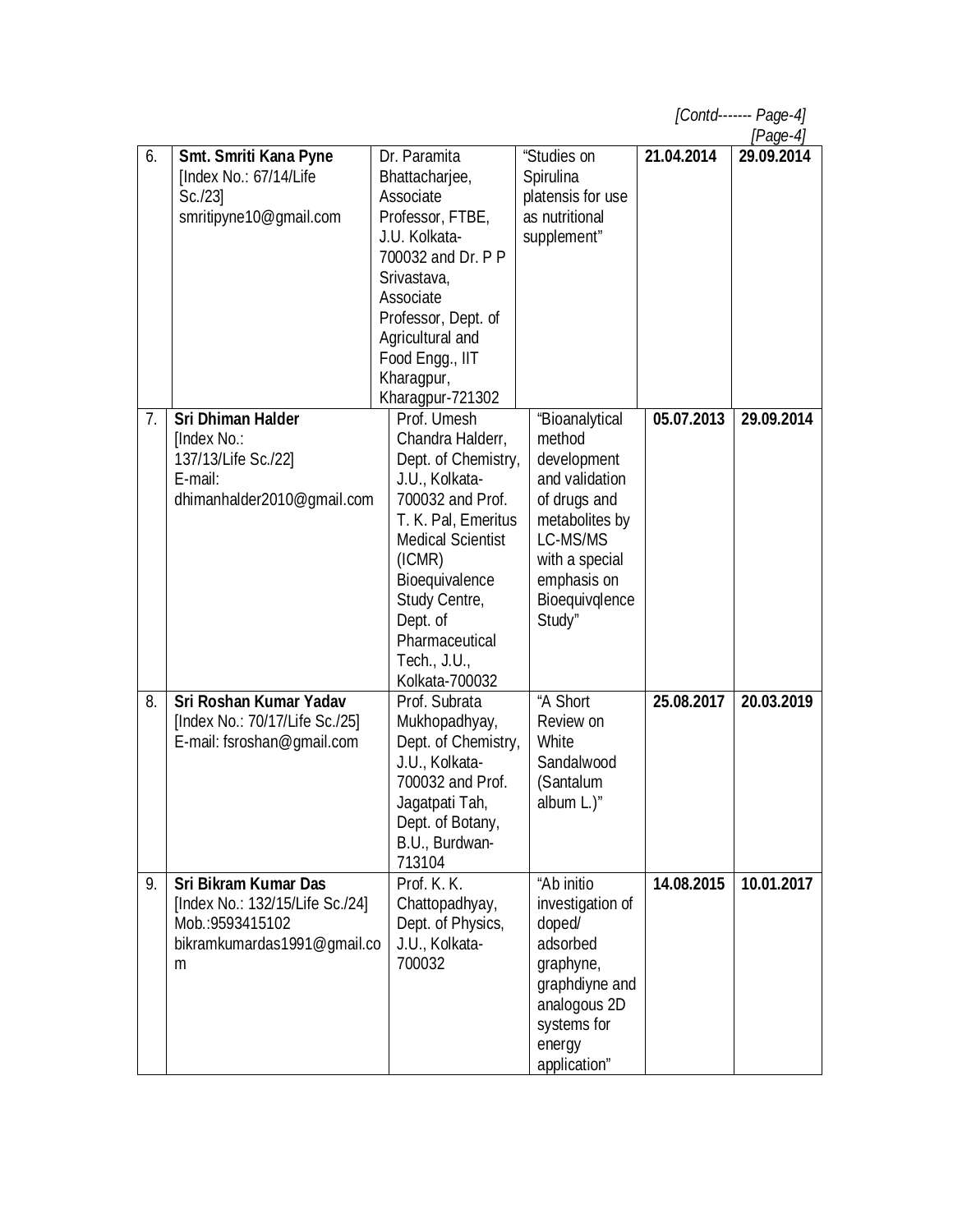| 10                         | Smt. Shilpa Purkait<br>[Index No.: 76/16/Life<br>Sc.124<br>shilpa.purkait10@gmail.co<br>m                   | Prof. Rabi<br>Ranjan<br>Chattopadhyay<br>, AERU, Indian<br><b>Statistical</b><br>Institute, 203,                                                                                     | "DEVLOPMENT OF<br><b>NOVEL NATURAL</b><br><b>FOOD</b><br><b>PRESEWRVATIVES</b><br><b>FROM ESSENTIAL</b><br>OILS OF SPICES"                                                                          | 28.04.201<br>6 | 10.04.20<br>17 |
|----------------------------|-------------------------------------------------------------------------------------------------------------|--------------------------------------------------------------------------------------------------------------------------------------------------------------------------------------|-----------------------------------------------------------------------------------------------------------------------------------------------------------------------------------------------------|----------------|----------------|
| 11<br>$\ddot{\phantom{0}}$ | Smt. Agamani Ghosal<br>[Index No.: 192/15/Life<br>Sc.124<br>Mob.: 9681312494<br>agamanighosal@gmail.co<br>m | B.T. Road,<br>Kolkata-108<br>Dr. Paltu<br>Kumar Dhal,<br>Asst.<br>Professor,<br>Dept. of Life<br>Science, J.U.,<br>Kolkata-<br>700032 and                                            | "Investigation of the<br>Role of the MAPK Spc1<br>in regulation of cell<br>division in<br>Schizosaccharomyces<br>pombe"                                                                             | 13.10.201<br>5 | 10.04.20<br>17 |
|                            |                                                                                                             | Dr. Geetanjali<br>Sundaram,<br>Asst.<br>Professor,<br>Dept. of<br>Biochemistry<br>C.U., 35, B.C.<br>Road, Kolkata-<br>19                                                             |                                                                                                                                                                                                     |                |                |
| 12                         | Smt. Holima Khatun<br>[Index No.: 50/16/Life Sc./24]<br>holimakhatun92@gmail.com                            | Dr. Atiskumar<br>Chattopadhyay<br>, Pr. Secretary,<br>FSc, J.U., Kol-<br>32 & Dr. Dilip<br>Kr. Nandi,<br>Dept. of<br>Physiology,<br>Raja N.L.<br>Khan College,<br>PIN-721102,<br>W.B | <b>"RESTORATIVE</b><br><b>EFFECTS OF</b><br>NUTRACEUTICAL<br><b>S PRESENT IN</b><br><b>BEANS AND</b><br><b>SESAME SEEDS</b><br>ON HIGH FAT<br><b>DIET INDUCES</b><br><b>HYPERLIPIDEMIC</b><br>RATS" | 20.04.201<br>6 | 10.05.2018     |
| 13                         | Sri Shibjyoti Debnath<br>[Index No.: 03/16/Life Sc./24]<br>Mob.:9874457062<br>shibjyotidebnath@gmail.com    | Dr. Kaushik<br>Biswas,<br>Division of<br>Molecular<br>Medicine, Bose<br>Institute,<br>P1/12, CIT<br>Scheme VII M,<br>Kol-54                                                          | "Defining the anti-<br>cancer role and<br>elucidating the<br>mechanism behind<br>the selective anti-<br>cancer ability of the<br>plant derived<br>flavonoid<br>eriodictyol"                         | 13.01.201<br>6 | 17.07.2017     |